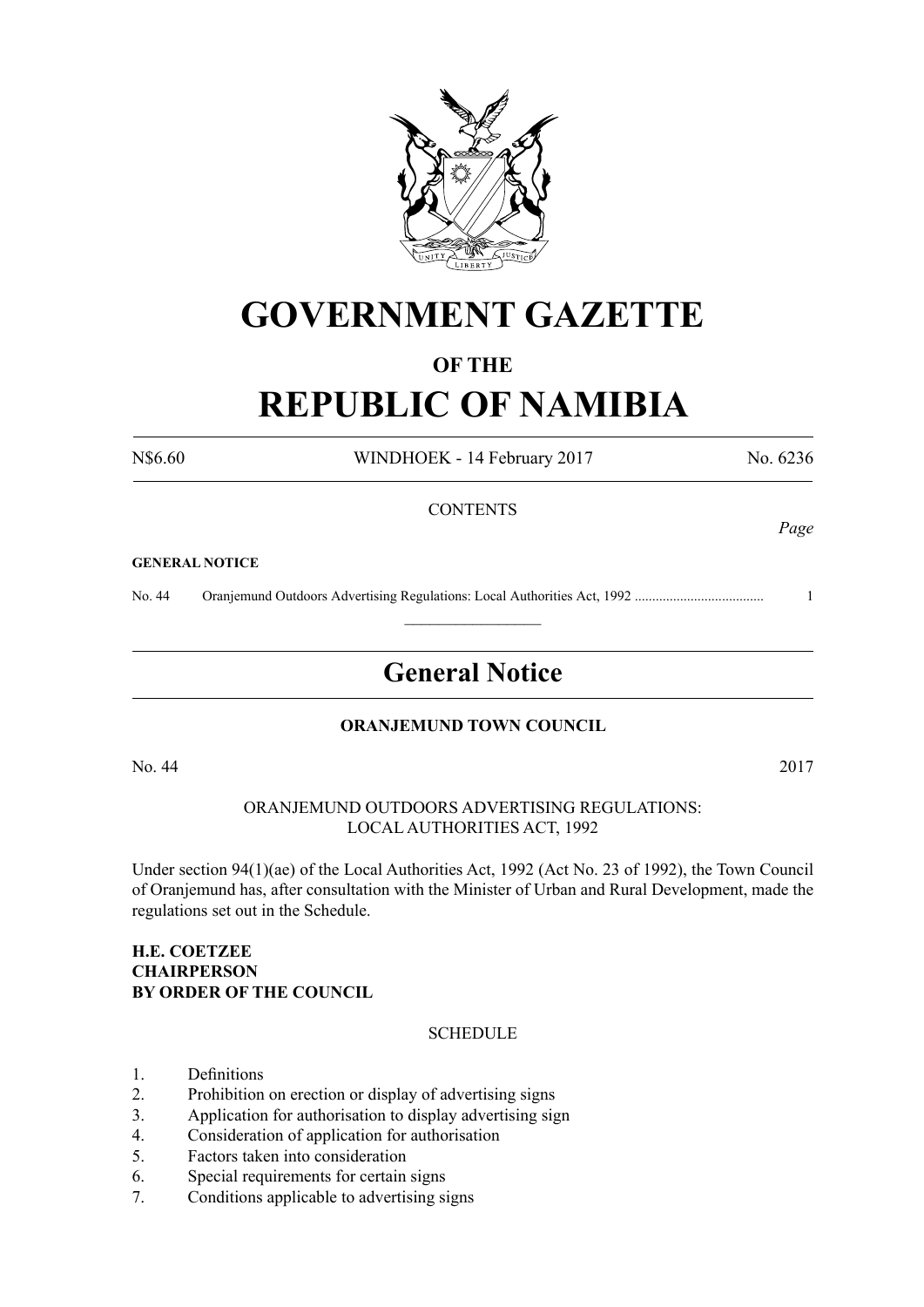- 8. Non-compliance with conditions or instructions
- 9. Withdrawal of authorisation
- 10. Reconsideration of decision of Council
- 11. Advertising signs not requiring authorisation of Council
- 12. Offences and penalties
- 13. Presumptions
- 14 Transition

### **Definitions**

**1.** In these regulations a word or an expression defined in the Act has the same meaning, and unless the context otherwise indicates -

"advertising sign" means a written, graphic or pictorial representation of information which is displayed outdoors to advertise, announce or identify a person or to communicate information of any kind;

"Council" means the town council for the town of Oranjemund;

"subdivision" means subdivision as defined in section 1 of the Townships and Division of Land Ordinance, 1963 (Ordinance No. 11 of 1963);

"erf" means an erf as defined in section 1 of the Townships and Division of Land Ordinance, 1963 (Ordinance No. 11 of 1963), and includes a farm portion;

"owner" in relation to an advertisement means the person who -

- (a) owns the advertising structure;
- (b) will own the structure once it has been erected; or
- (c) has a right to or share in the ownership of the advertising structure;

"traffic sign" means a road traffic sign as defined in section 1 of the Road Traffic and Transport Act, 1999 (Act No. 22 of 1999);

"scheme" means the Oranjemund Town Planning Scheme approved under section 26(1) of the Town Planning Ordinance, 1954 (Ordinance No. 18 of 1954) read with section 27(2) of that Ordinance;

"the Act" means the Local Authorities Act, 1992 (Act No. 23 of 1992);

"town area" means the area of the town of Oranjemund.

### **Prohibition on erection or display of advertising signs**

**2.** (1) A person may not, in the town area, erect or display an advertising sign

unless that person has obtained the written authorisation of the Council to do so.

- (2) A person may not erect or display an advertising sign, if the advertising sign may -
- (a) constitute a danger to persons or property;
- (b) distract the attention of drivers of vehicles in a manner likely to lead to unsafe driving conditions;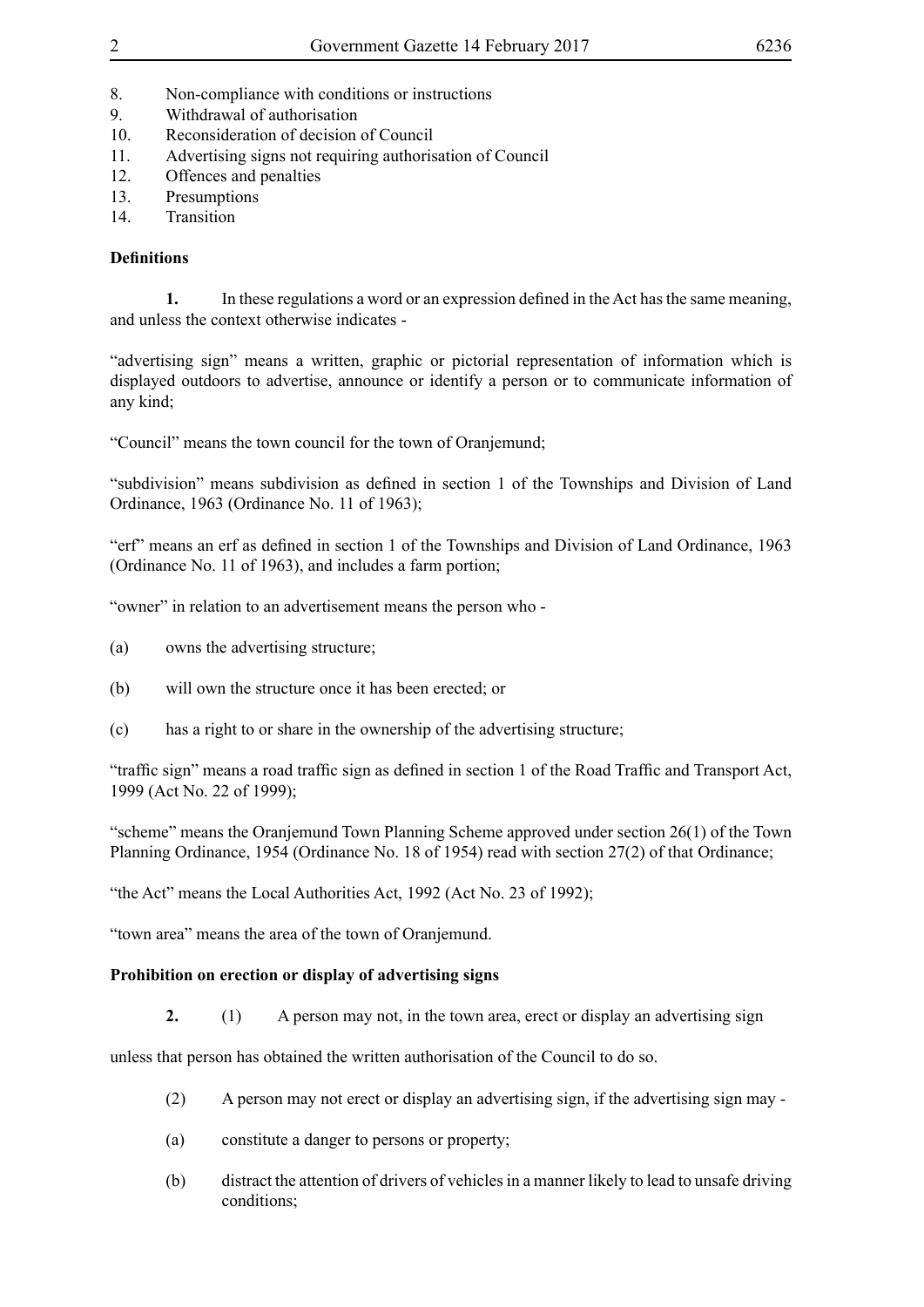| 6236                                                      | Government Gazette 14 February 2017<br>3                                                                                                                                                                                              |
|-----------------------------------------------------------|---------------------------------------------------------------------------------------------------------------------------------------------------------------------------------------------------------------------------------------|
| (c)                                                       | be illuminated to the extent that it causes discomfort to or inhibits the vision of<br>approaching pedestrians or drivers of vehicles;                                                                                                |
| (d)                                                       | be attached to traffic signs or combined with traffic signs unless the attaching or<br>combining is specifically authorised by the Road Traffic and Transport Act, 1999<br>(Act No. 23 of 1999);                                      |
| (e)                                                       | obscure traffic signs, create confusion with traffic signs, interfere with the functioning<br>of traffic signs or create road safety hazards; or                                                                                      |
| (f)                                                       | obscure the view of pedestrians or drivers, or obscure road or rail vehicles and road,<br>railway or sidewalk features such as junctions, bends and changes in width.                                                                 |
| (3)                                                       | A person may not -                                                                                                                                                                                                                    |
| (a)                                                       | place an advertising sign closer than the minimum clearance with regard to overhead<br>power lines as prescribed by any law;                                                                                                          |
| (b)                                                       | erect an advertising sign which displays the colour red, yellow or green in the vicinity<br>of a signalised intersection if the colour will constitute a road safety hazard;                                                          |
| (c)                                                       | erect or display an advertising sign which has light sources which are visible to<br>vehicles travelling in either direction; or                                                                                                      |
| (d)                                                       | erect an advertising sign without approval, if the approval is required by the Act,<br>these regulations or any other law.                                                                                                            |
| (4)                                                       | A person who contravenes or fails to comply with subregulation $(1)$ , $(2)$ or $(3)$<br>commits an offence and is on conviction liable to a fine not exceeding N\$2 000 or to imprisonment<br>for a period not exceeding six months. |
| Application for authorisation to display advertising sign |                                                                                                                                                                                                                                       |
| 3.                                                        | A person who intends to erect or display an advertising sign must, on a form<br>(1)<br>determined by the Council, apply to the Council for authorisation to do so.                                                                    |
| (2)                                                       | A person who makes an application under subregulation (1) must ensure that the<br>application is accompanied by -                                                                                                                     |
| (a)                                                       | a plan showing -                                                                                                                                                                                                                      |
|                                                           | the site where the advertising sign is to be erected or displayed and drawn to<br>(i)<br>a scale of not less than 1:500;                                                                                                              |

- (ii) the position of each building, if any, surrounding the site contemplated in subparagraph (i);
- (iii) the position of installations of water, sewerage, storm water, drainage or electricity on the site contemplated in subparagraph (i); and
- (iv) the dimensions of the advertising sign in relation to the boundaries of the site contemplated in subparagraph (i);
- (b) a drawing of the advertising sign which -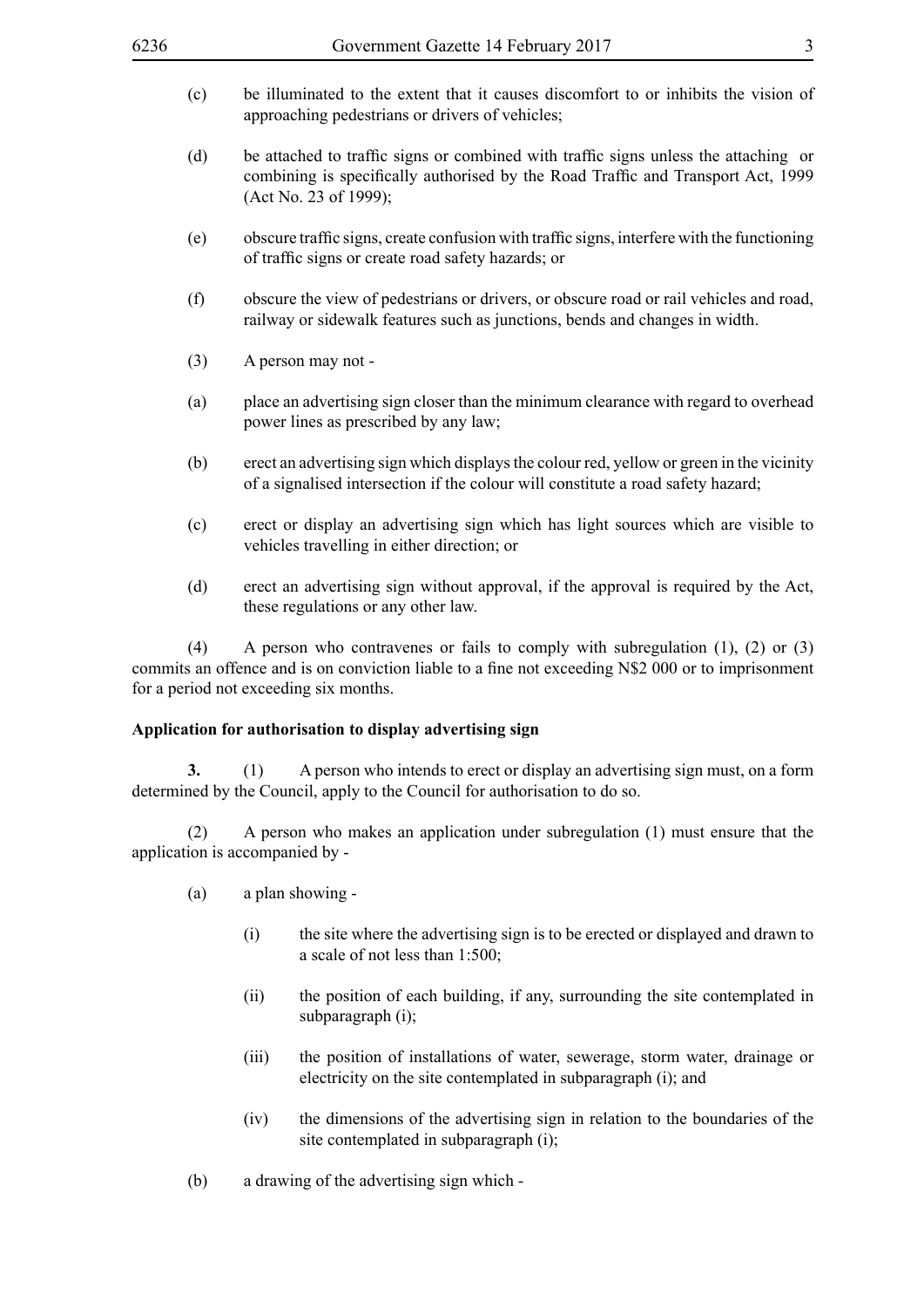- (i) shows the information that will be displayed on the advertising sign, including the colour of the proposed sign and whether the sign is to be illuminated; and
- (ii) is drawn to a scale of not less than  $1:10$ ;
- (c) a photograph showing the site where the advertising sign is to be erected or displayed and the proposed position of the sign;
- (d) a certificate, if an advertising sign is to remain on the site for more than 60 days, which certificate must -
	- (i) be obtained from an engineer registered under the Engineering Profession Act, 1986 (Act No. 18 of 1986) or a person approved by the Council; and
	- (ii) give details to enable the Council to establish the ability of the proposed means of support of the sign to resists all loads and forces to which the sign may be exposed; and
- (e) the payment of a tariff determined by the Council under section  $30(1)(u)$  of the Act.

(3) On receipt of the application contemplated in subregulation (1), the Council may request the applicant to submit to the Council any information which is reasonable and necessary in respect of the application.

#### **Consideration of application for authorisation**

**4.** (1) The Council must consider every application submitted to it in terms of regulation 3, and may, having regard to all accompanying documents and information -

- (a) grant the application without imposing any conditions;
- (b) refuse the application and in writing provide the applicant with reasons for the refusal; or
- (c) grant the application and impose conditions, including conditions limiting the period within which the advertising sign may be erected or displayed.

(2) If an application is granted under subregulation  $(1)(a)$  or  $(c)$ , the Council must issue to the applicant a written authorisation to erect or display the advertising sign concerned, subject to the conditions, if any, imposed by the Council and specified in the written authorisation.

- (3) A person may not -
- (a) alter, move or remove an advertising sign or its support structure without the written authorisation of the Council, but the owner of the sign may alter, move or remove the sign for the purposes of maintaining or renovating it; or
- (b) alter the electrical wiring system of an advertising sign without the written authorisation of the Council.

(4) The owner of an advertising sign must properly maintain the advertising sign together with its supports.

(5) The Council may retain for its record a copy of an application, plan, drawing and other documents submitted to the Council in respect of an application which has been granted.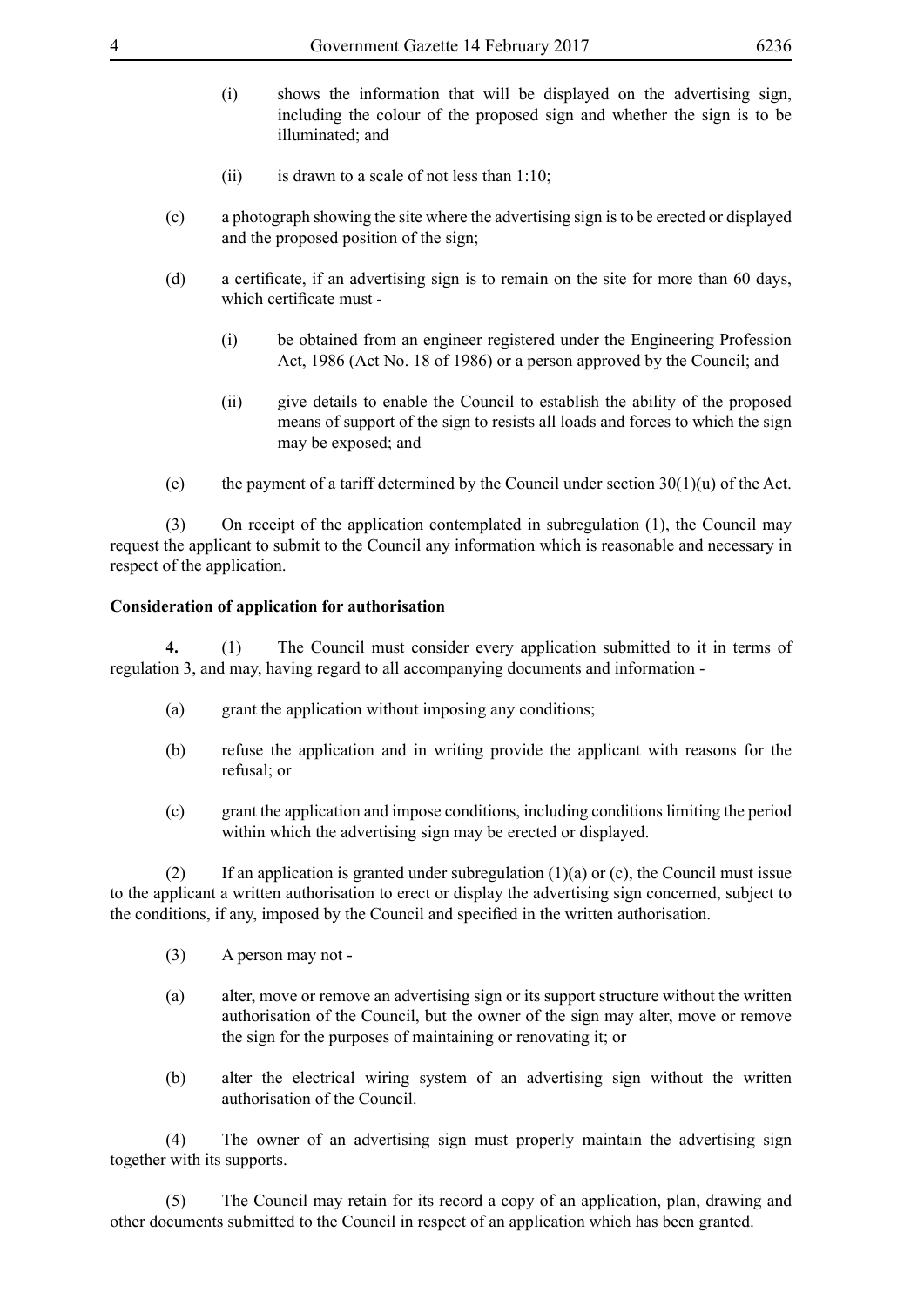#### **Factors taken into consideration**

**5.** In considering an application in terms of regulation 4, the Council takes into account the following factors:

- (a) the design, erection or display of an advertising sign must not
	- (i) be detrimental to the environment or to the amenity of the residents in the town area by reason of either size, intensity, frequency, illumination, quality of design or materials or for any other reason;
	- (ii) constitute a danger to any person or property;
	- (iii) display any material which may reasonably be regarded as offensive or shown to be offensive to the public or an identifiable class of person;
	- (iv) obscure any other signs authorised in terms of these regulations;
	- $(v)$  impair the visibility of any traffic sign;
	- (vi) contravene any law;
	- (vii) be detrimental or otherwise negatively impact on the area in which the proposed sign is to be erected or displayed, or the type of landscape in the area; or
	- (viii) be detrimental or otherwise negatively impact on the environment, whether artificial or natural or both; and
- (b) the number of advertising signs erected or displayed or to be erected or displayed on the area or site concerned.

#### **Special requirements for certain signs**

- **6.** (1) An estate agent may only erect or display a notice containing -
- (a) the words "for sale", "to let", "on show" or "show house"; and
- (b) the name, logo and contact details of the estate agent erecting or displaying the notice.
- (2) An auctioneer may only erect or display a notice containing -
- (a) the words "public auction" or, in the case of a sale in execution by order of court, the words "sale in execution"; and
- (b) the date, time and place of the auction and the name, logo and contact details of the auctioneer erecting or displaying the notice.

(3) An estate agent may not erect or display more than four notices in respect of an immovable property and the notice erected or displayed may not be further than a radius of one kilometre or more than three kilometres from the property so advertised.

(4) An auctioneer may not erect or display more than four notices in respect of an auction and the notice erected or displayed may not be further than a radius of one kilometre or more than three kilometres from the place of auction.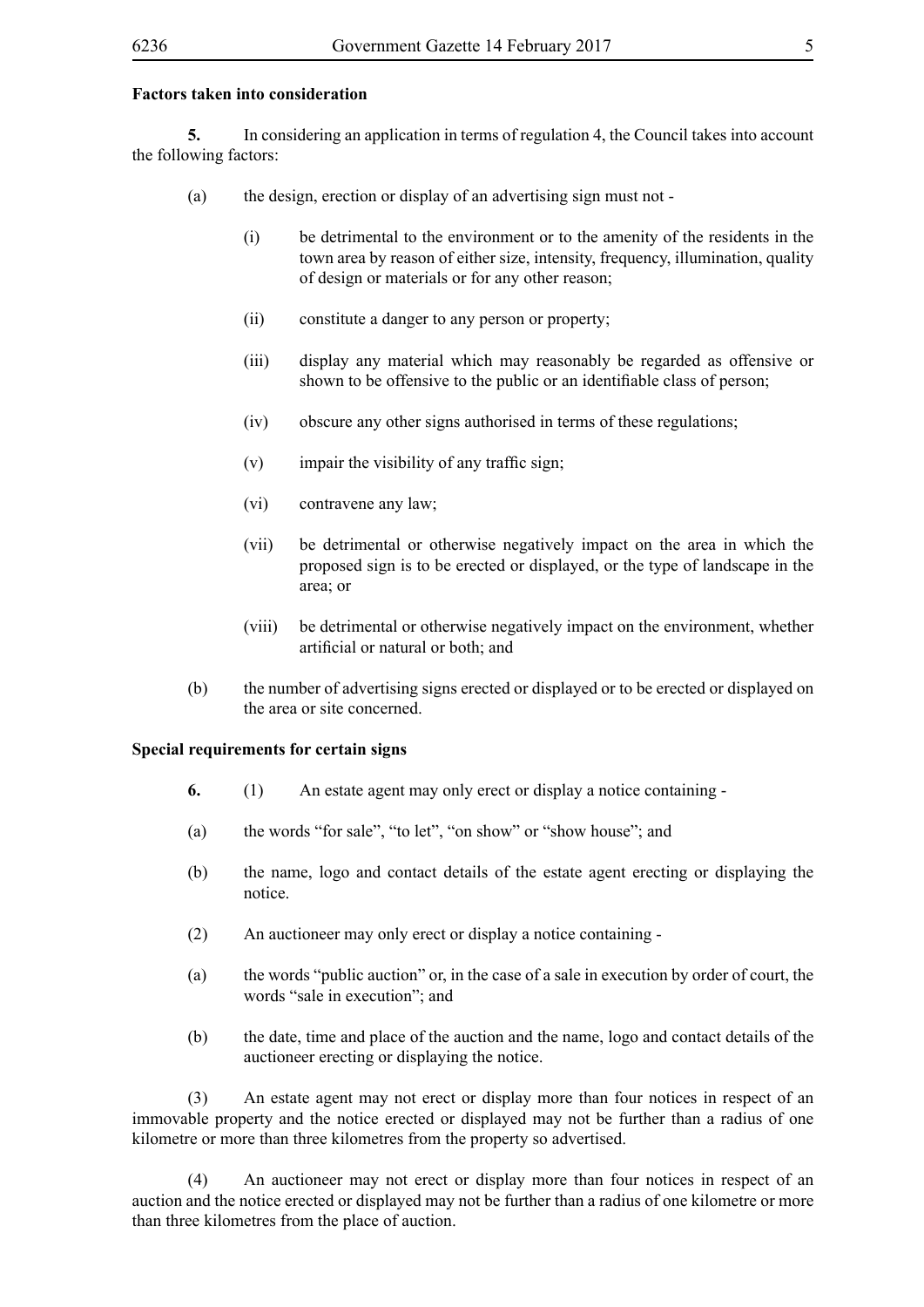(5) An estate agent may not erect or display a notice containing the words "on show" or "show house" more than 48 hours before the beginning of the show.

(6) An auctioneer may not erect or display a notice containing the words "public auction" or "sale in execution" more than 48 hours before the beginning of the auction.

(7) An estate agent must remove the notice contemplated in subregulation (1) not later than 48 hours after the sale, letting or showing of the immovable property.

(8) An auctioneer must remove the notice contemplated in subregulation (2) not later than 48 hours after the auction.

- (9) A notice contemplated in subregulation  $(1)$  or  $(2)$  may not -
- (a) be more than 1 metre in height, measured from the ground level immediately below the length of the notice;
- (b) obscure motorists sight lines;
- (c) be displayed less than 10 metres from the middle point of the outside curve of a corner measured from the middle point of that corner;
- (d) be made with a material which is not strong and durable;
- (e) have one notice above the other;
- (f) be displayed against a transformer casing, illuminated advertising signs, traffic lights or signs, structure walls, pillars or fences, excluding a fence of the immovable property advertised, shelters, trees, refuse bins, bus shelters or lamp posts;
- (g) have supports which are driven through a tarred or paved surface;
- (h) be erected or displayed in a way which is likely to cause damage to any service which the Council is providing in that area;
- (i) be within 1,5 metres from the driving surface of an adjoining street;
- (j) obstruct vehicular or pedestrian traffic; or
- (k) be displayed adjacent to any street determined by the Council from time to time.

(10) A notice erected or displayed in contravention of subregulations (1) to (9) inclusive, may be removed by any person authorised to do so by the Council.

(11) The cost of the removal pursuant to subregulation (10), may be recovered from the estate agent or the auctioneer who has erected or displayed the notice or has caused the notice to be erected or displayed.

#### **Conditions applicable to advertising signs**

**7.** (1) A person who erects or displays an advertising sign or causes an advertising sign to be erected or displayed must -

(a) ensure that the sign is securely erected or displayed so as not to cause damage to any property, plant, animal or person;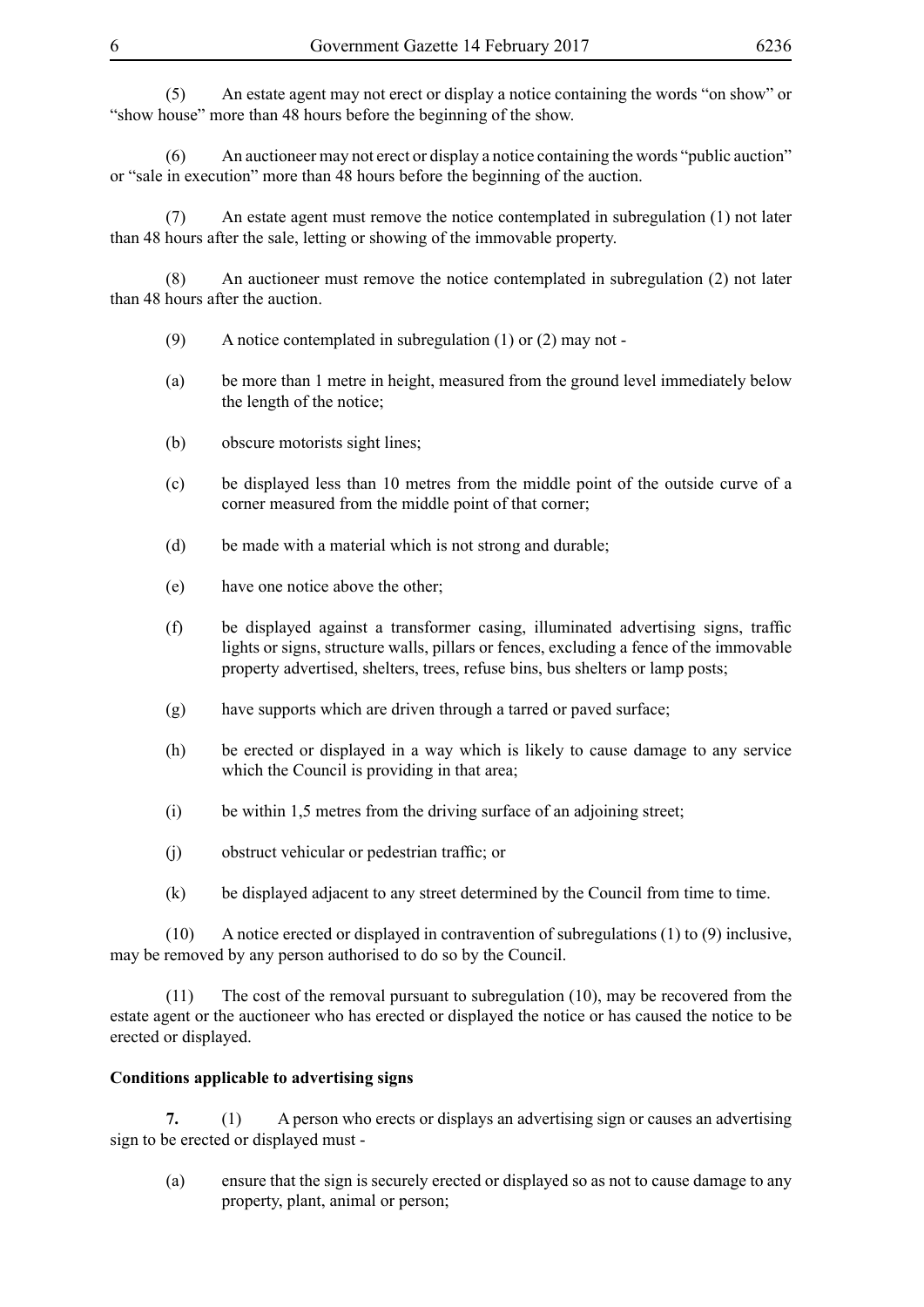- (b) take measures to prevent damage which may be caused to the sign or its supporting structure;
- (c) ensure that electrical cables or conduct pipes which are connected to that sign are safe and covered in such a manner that they do not cause danger to any property, plant, animal or person;
- (d) comply with the law that governs the supply of electricity or electrical wiring of premises in the town area;
- (e) before connecting the advertising sign to any electricity supply point of the Council, obtain the written authorisation of the Council to connect the advertising sign; and
- (f) comply with any law that governs the construction of buildings in the town area.

(2) The owner of the property on which the advertising sign is erected or displayed and the owner of the advertising sign are both responsible for the installation, maintenance, controlling and removal of the advertising sign.

(3) A person who contravenes subregulation (1) or (2) commits an offence and is on conviction liable to a fine not exceeding N\$2 000 or to imprisonment for a period not exceeding six months.

#### **Non-compliance with conditions or instructions**

**8.** (1) If a person who has been granted authorisation under regulation 4 fails to properly maintain the advertising sign or fails to comply with a condition imposed by the Council pursuant to regulation  $4(1)(c)$ , the Council may -

- (a) withdraw or amend the authorisation and in writing inform the person of the withdrawal or amendment; or
- (b) in writing, instruct the person or owner to repair or maintain the sign or to comply with any condition which the Council may determine, within a period specified by the Council in the instruction.

(2) If a person or an owner contemplated in subregulation (1)(b) fails to comply with an instruction or condition under that subregulation, the Council may -

- (a) remove the advertising sign to ensure compliance by the person or owner with the instruction or condition; and
- (b) recover from the person the tariff for the removal of the sign.

(3) Where an advertising sign has been removed pursuant to subregulation (2), the Council must return the advertising sign to the owner, if the owner or person whose advertising sign has been so removed -

- (a) gives a written undertaking, to the Council
	- (i) not to erect or display the advertising sign; and
	- (ii) to comply with the conditions imposed pursuant to regulation  $4(1)(c)$ ; and
- (b) pays to the Council the tariff for the removal contemplated in that regulation.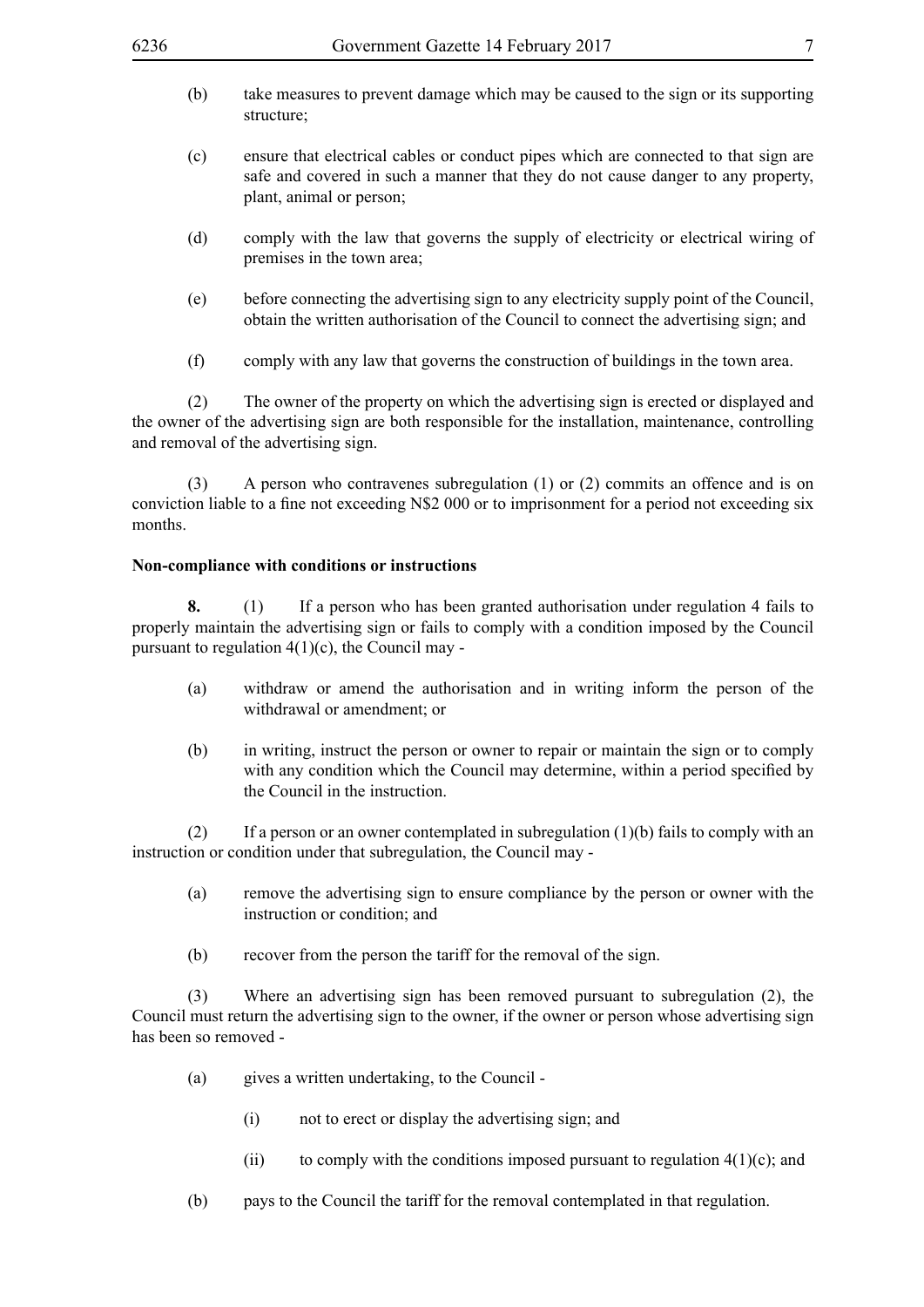#### **Withdrawal of authorisation**

- **9.** Despite regulation 8, the Council may in writing -
- (a) withdraw an authorisation granted to a person under regulation 4 after giving the person a prior written notice of the withdrawal and the reasons for the withdrawal;
- (b) amend or withdraw a condition imposed under regulation  $4(1)(c)$ , after giving the person a prior written notice of the amendment or withdrawal and the reasons for the amendment or withdrawal; or
- (c) impose new conditions on an authorisation granted under regulation 4, after giving the person a prior written notice of the new conditions and the reasons for the new conditions.

#### **Reconsideration of decision of Council**

**10.** (1) A person who is aggrieved by a decision of the Council made under these regulations may, within 30 days of receiving the decision, apply to a committee established by the Council pursuant to section  $30(1)(w)$  of the Act for the reconsideration of the decision.

(2) An application made under subregulation (1) must be in writing and must specify the grounds on which the decision is to be reconsidered.

(3) On receipt of an application made under subregulation (1), the committee contemplated in that subregulation -

- (a) must reconsider the decision of the Council; and
- (b) may
	- $(i)$  confirm the decision contemplated in paragraph  $(a)$ ;
	- (ii) rescind the decision contemplated in paragraph (a); or
	- (iii) rescind the decision contemplated in paragraph (a) and impose conditions which are necessary and reasonable in the circumstances.

(4) The chairman of the committee contemplated in subregulation (1) must, within 60 days of receiving an application made under subregulation (1), notify the applicant in writing of the decision the committee has made under subregulation (3)(b).

#### **Advertising signs not requiring authorisation of Council**

**11.** Despite regulation 2(1), the following advertising signs may be erected or displayed without the authorisation of the Council but the signs must satisfy the requirements of these regulations -

- (a) a sign displayed inside a building if the sign is not visible from a street;
- (b) a traffic sign;
- (c) a street address sign or a sign showing the name and address of the owner or occupant of a place but the sign may not exceed half a square metre in size;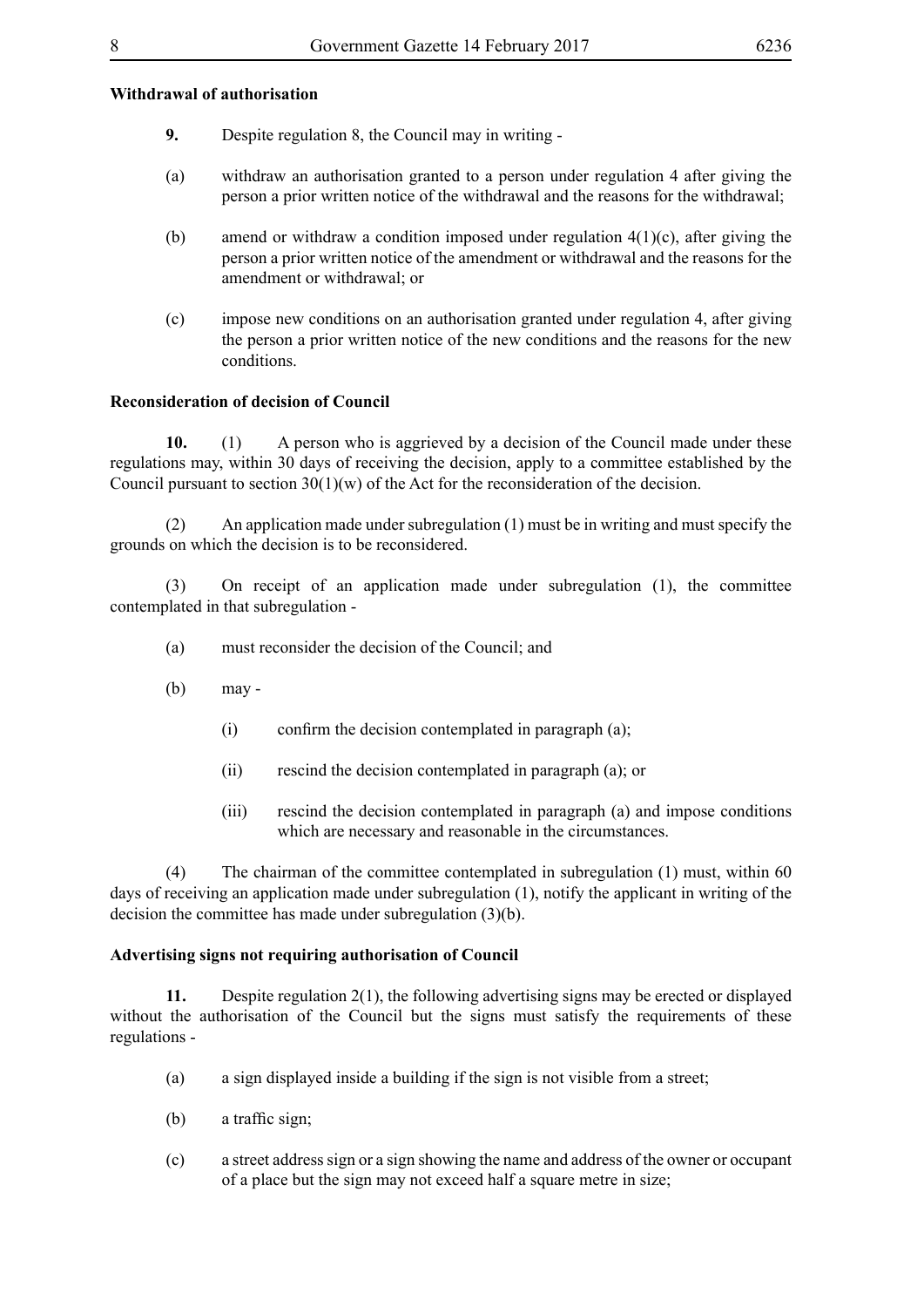- (d) a temporary sign on commercial properties which is painted directly on a window, affixed to the inside of a window, or hung within 12 metres of a window, promoting any message including but not limited to grand openings and special events whether commercial, non-commercial or both, but the size of the sign may not exceed 50 percent of each window area;
- (e) a sign affixed to a vehicle or trailer used in the normal transport of goods or persons where the sign is incidental and accessory to the primary use of the vehicle or trailer;
- (f) a sign affixed to a vehicle displaying information on the terms of sale for the said vehicle;
- (g) a temporary garage sale sign but the size of the sign may not exceed two square metres;
- (h) an informational or directional sign of a public nature but the size of the sign may not exceed two squares metres;
- (i) a sign displayed in the air by any means if the sign does not cause environmental pollution;
- (j) a sign displayed during construction and for the duration of the construction, which
	- (i) shows the name and particulars of the person carrying out the construction;
	- (ii) shows the name and particulars of the person on whose behalf the construction is being carried out; and
	- (iii) does not exceed 10 square metres;
- (k) a notice erected or displayed by
	- (i) an estate agent, registered in terms of the Estate Agents Act, 1976 (Act No. 112 of 1976), and indicating that the property on which the notice is located is for sale, rent or lease; or
	- (ii) an auctioneer indicating that the property is for sale by way of auction, but the notice must be erected or displayed in accordance with regulation 6;
- (1) a sign, in an area zoned as "residential" in the scheme, showing the name, logo, address and telephone number of -
	- (i) a "resident occupation" referred to in the scheme;
	- (ii) a person to whom the Council has given "consent to use" under the scheme;
	- (iii) a person who is giving security services at the place; or
	- (iv) a person who is carrying out an activity which has been authorised by the Council,

but the size of the sign may not exceed two square metres and unless the person concerned is to give security services at the area, only one sign may be erected or displayed on each erf, farm portion or subdivision of the area;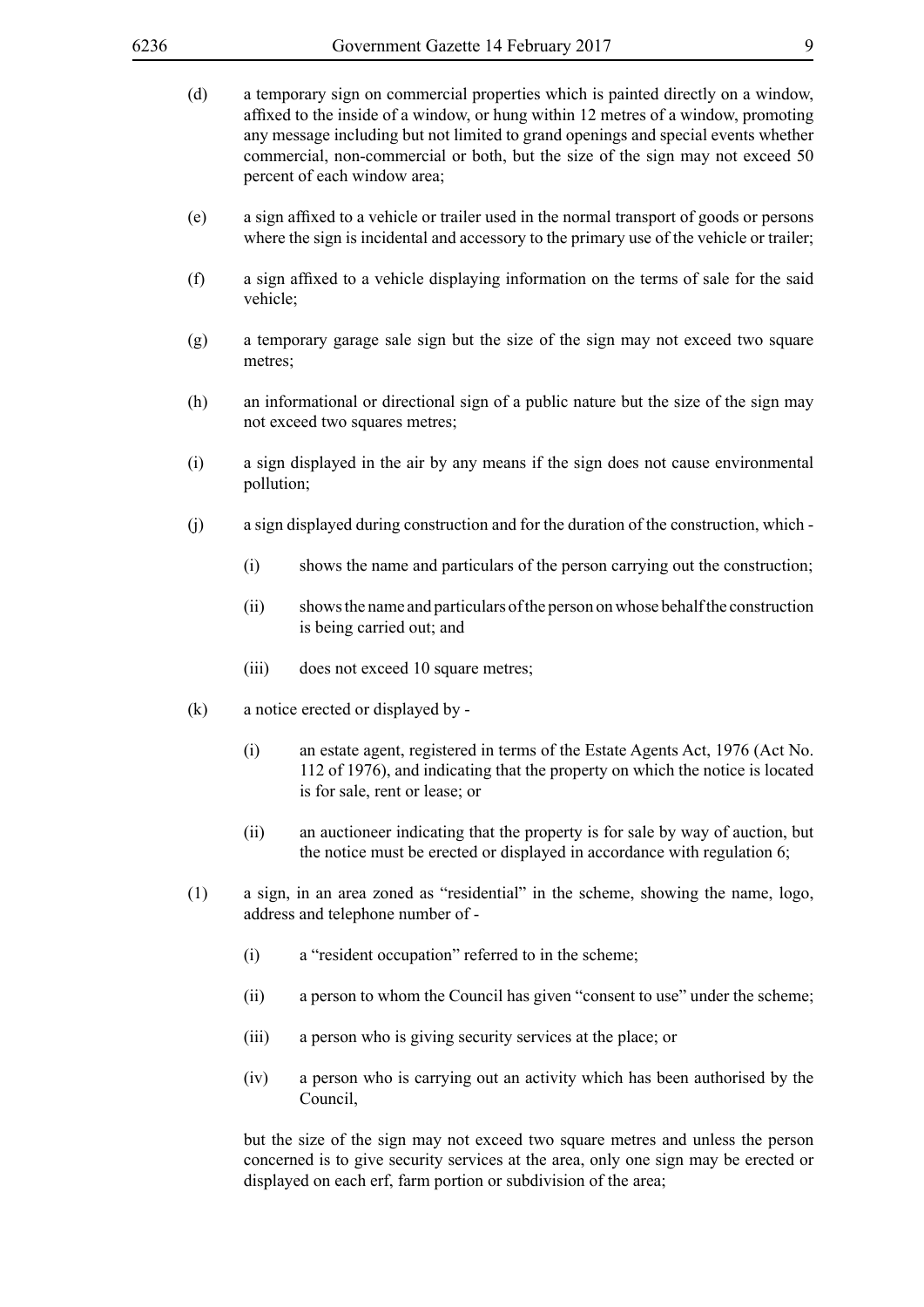- (m) a sign, in an area zoned as "general residential" or "undetermined" and which is mainly used or is intended to be used for residential purposes under the scheme, showing the name, logo, address and telephone number of -
	- (i) a resident occupation referred to in the scheme;
	- (ii) a person to whom the Council has given consent to use under the scheme;
	- (iii) a person who is giving security services at the place; or
	- (iv) a person who is carrying out an activity which has been authorised by the Council,

but the sign erected or displayed on each erf, farm portion or subdivision may not exceed two square metres and, unless the person concerned is to give security services at the area, only one sign may be erected or displayed on each erf, farm portion or subdivision;

- (n) a sign erected or displayed in an area zoned as "business", "restricted business", "garage", "industrial" or "special" under the scheme and where business is the primary use as defined in the scheme but the height of the sign may not exceed five metres above the ground level and the sign may not go above the roof level of any building which is situated in that area;
- (o) a sign erected or displayed in an area zoned as "office" or "special" under the scheme and where business is not the primary use in terms of the scheme but the height of the sign may not go above the roof level of any building which is situated in the area and the area of the sign may not exceed two square metres;
- (p) a sign erected or displayed in an area reserved as "private open space" under the scheme but the height of the sign may not go above the roof level of any building which is situated in that area and the sign may not exceed 10 square metres;
- (q) a sign in an area zoned "institutional", "undetermined", "municipal" or "reserved for government", "cemetery", "transportation" or "communication" under the scheme but the sign must comply with the requirements of the Council;
- (r) a sign erected or, displayed by a candidate for presidential, parlimentary, local or regional authority elections -
	- (i) at the residence or office of the candidate or at any other place authorised by the Council;
	- (ii) for the duration of the elections; and
	- (iii) not exceeding 10 square metres;
- (s) a sign contained in a book, newspaper, pamphlet or similar items but the distributor of the sign may not litter any place within the town area with the book, newspaper, pamphlet or items containing the sign; or
- (t) a painted sign or decal affixed to a body of a vehicle or person if the sign does not cause public nuisance.